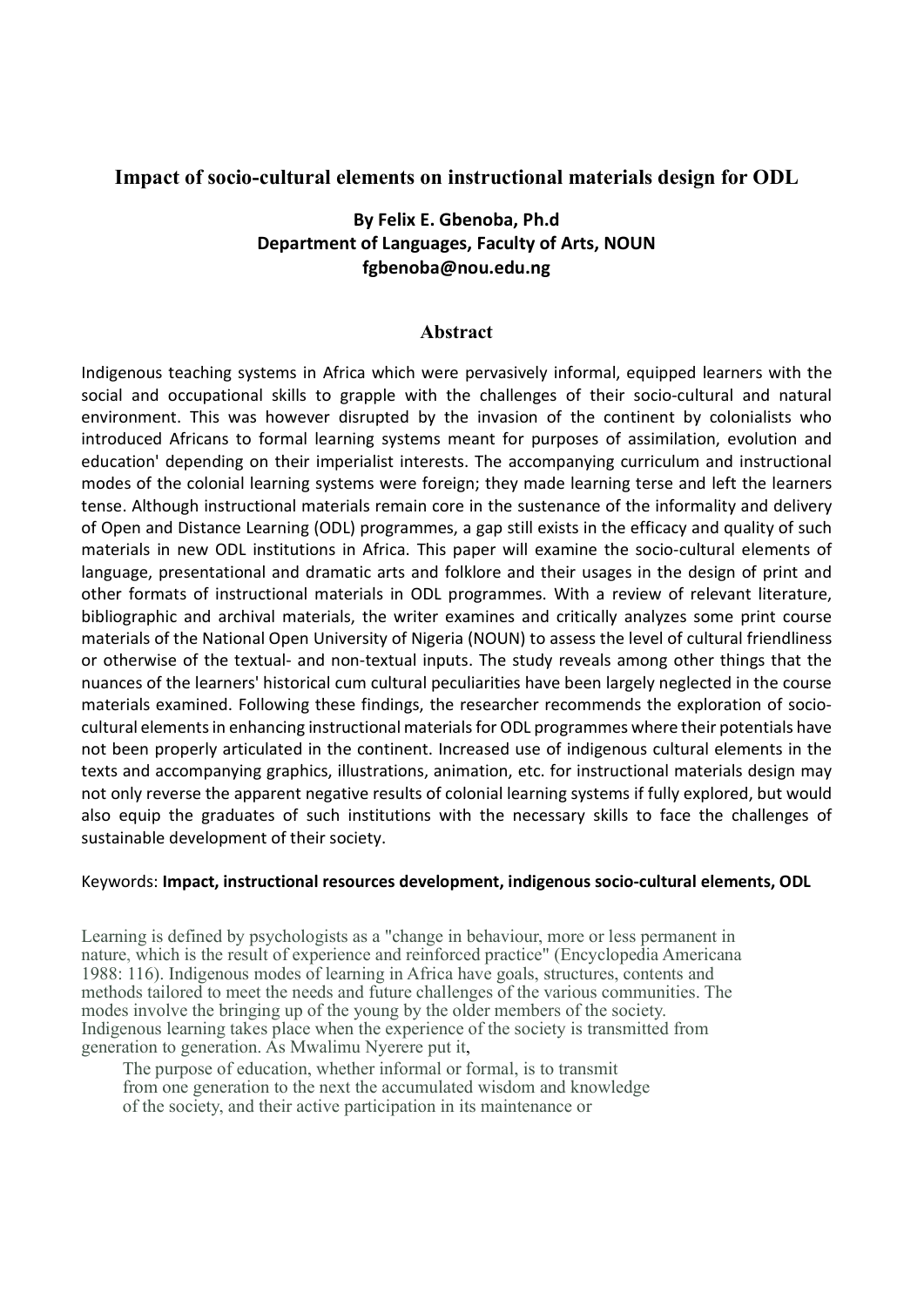development. (Nyerere, 1982,17)

The hallmark of the indigenous forms of learning in Africa is the informality. The process of teaching and learning takes place from day to day experience and last from the cradle to the grave. Yet the learning modes prepare the learners to meet the challenges of their immediate environment which they impart upon daily and uniquely, even beyond their lifetime.<sup>1</sup>

The curriculum is designed with emphasis on the living conditions of the people; their view of the universe, God, relationship between the Supreme Being and mankind as well as relationships between various groups of people. More importantly, the learning forms have a lot to do with the natural environment on which the survival and well-being of the society depends and determines its mode of production. It is furthermore functional in the sense that it is primarily aimed at helping children in particular and adults learn and master the necessary social and occupational skills which enable them to effectively cope with their socio-cultural and natural environment. In other words, it is inward oriented as opposed to the outward directed western colonial forms of education which came with the European conquest of Africa in the 19th Century.

The foreign learning and teaching systems were aimed at transplanting foreign world views and life styles on the conquered Africans. The objective of education in this case was not geared to help Africans live in harmony with their environment; it was rather to establish and perpetuate the master-slave status quo between the colonizer and colonized.  $\prec$  and the contract of the contract of the contract of the contract of the contract of the contract of the contract of the contract of the contract of the contract of the contract of the contract of the contract of the

The French and Portuguese called their westernization efforts assimilation, the Belgians evolution while the British, being more polite, labeled it as education (Rodney, 1985 cited in Garba Diallo, 2003) These foreigners introduced very formal modes of learning and teaching which disrupted the indigenous modes and left the learners in distraught state. Africans had to cope with having schools located in sacrosanct places away from the homes and cope with all that came along with formality. Formal learning and teaching modes are not part of indigenous African socio-cultural lifestyle.

Culture<sup>2</sup> is the embodiment of the people, it is also about the things they share and do together language, family structure, how and when they plant, how they die, and what they hold to be sacred. Indeed virtually everything the people hold in common is a part of their culture. Elements that make up culture include norms, values, beliefs, technology, etc. While values are abstract ideals, norms are definite principles or rules which people are expected to observe. So, elements of culture of a people include how they dress, their marriage custom and family life, their patterns of work, religious ceremonies, leisure pursuits, goods they create - and which become meaningful to them - bows, arrows, computers, books, dwellings, etc.(CSS 101, 15) Human groups or communities enjoy the fraternity of those with whom they share similar elements of culture.

Research into the experiences of individual learners has stressed how important this dimension of enjoyment of the mode of learning in line with their cultural peculiarities and relationship can be in fostering personal transformation. (Lunneborg, 1994, 1997)

There is no doubt that Africa, as the African Ministerial Council on Science and Technology noted recently, has "a relatively rich body of indigenous knowledge and related technologies ... embodied in the cultural and ecological diversities of the continent ...used by the African people for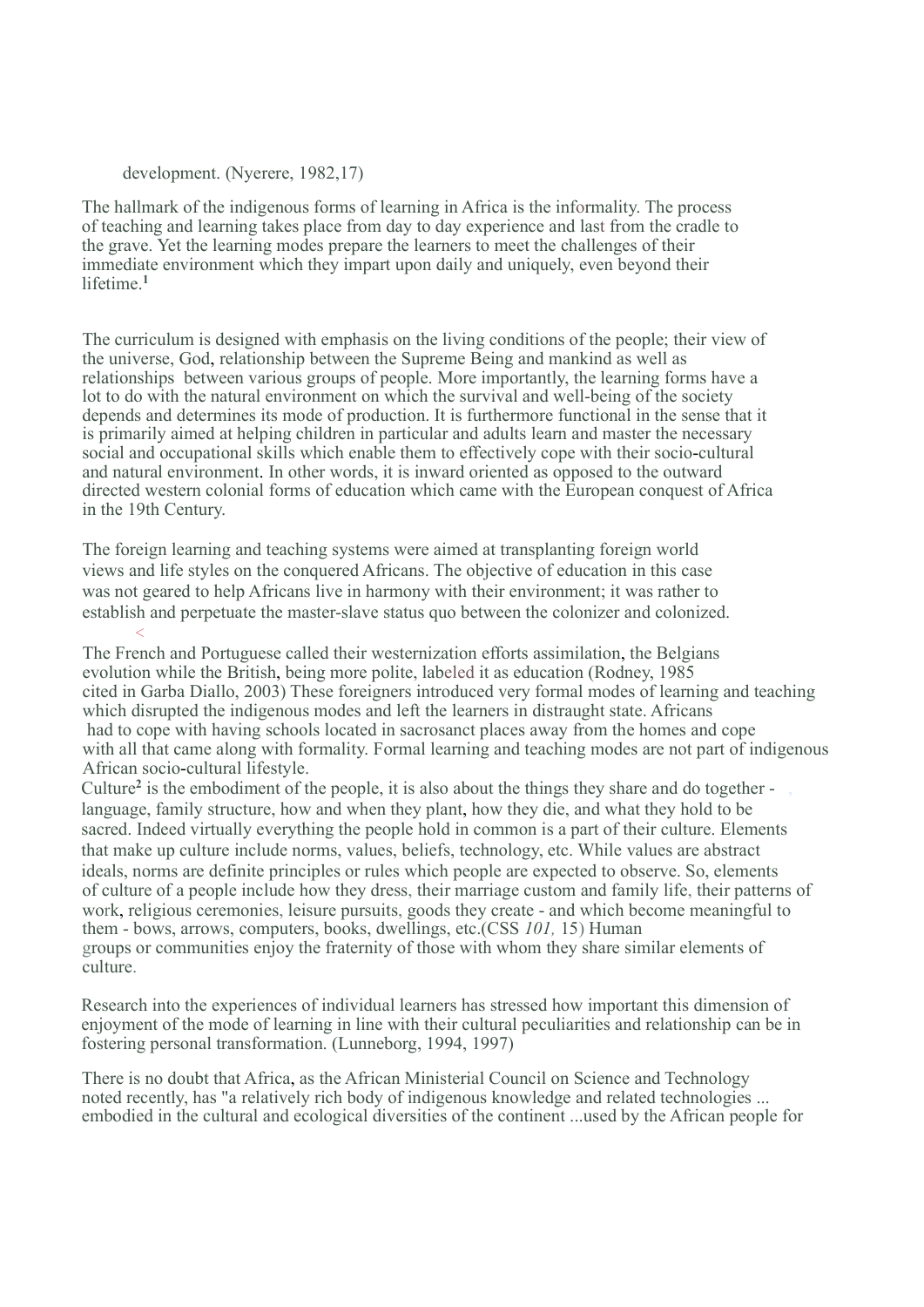thousands of years to solve specific developmental and environmental problems. (NEPAD document)

Indigenous teaching and learning in Africa starts from the cradle and ends in the grave. The knowledge and skills acquired are however, not only used while alive but even beyond the grave. Nigeria is a country with over 170 million people who speak over 250 ethnic dialects with diverse cultural backgrounds and larger population of rural dwellers. "Unity in Diversity" is a popular slogan an attempt to keep all these people united under one Federal Republic. Three major tribes and languages - Hausa, Igbo and Yoruba are prominent with a plethora of other minorities in multicultural diversity.

The nuances of the learners' socio-cultural peculiarities have been largely neglected in the existing materials published in African ODL institutions. Their art, myth and languages have mnemonic qualities which are useful for purpose of giving clear instructions.

Without joining issues in the dialectics of where the boundaries now lie between learner support and course design and development, this writer like M. Thorpe (2002) takes the position that learner support is ''that which happens after the course materials have been made." This is to distance all possible distractions from our focus here which is on the impact of socio-cultural elements in course material design.

Yet we should not lose sight of the fact that socio-cultural elements are also components of learner support when viewed against the background of Tait's (2000, 291) definition of learner support as "the range of services both for individuals and for students in groups which complement the course materials or learning resources that are uniform for all learners and which are often perceived as the major offering of institutions using ODL." Later,Tait (2015, p.2) proposing three primary functions of student support (cognitive,affective and systemic) aptly asserts "These functions are both essential and interdependent....the three core functions are truly interrelated."

Again, like Thorpe (2002), although her subject matter is on the place of online interaction, the question of whether the impact of socio-cultural elements is in the purview of course design is contentious. The import of this will suffice presently. Some of her deductions hold sway for some print course materials of the National Open University of Nigeria (NOUN) which we examine in this paper.

The concept of Science, Technology and Society (STS) encourages reform in science education across the globe. Emphasis has shifted from integrated science to STS by UNESCO and other stakeholders in science education. The concept emphasizes context. The goal is to achieve the teaching and learning of science in the concept of human experience.

For design of course materials, R.K Lowe (1989) hit the right cord when he asserts that "illustrations can be seen as far more than icing on the instructional cake. They can take the role of a full partner with text in the explanatory process."

This foregrounds our examination of the NOUN print course material in the Faculty of Sciences - PHY 131: Hazards in Laboratory and Laboratory Safety. Giving example of "the consequences of unplanned dumping of industrial chemical wastes that affected small children of an elementary school"  $(97)$  with the disposal of toxic chemicals in Love Canal is quite remote. A much more local example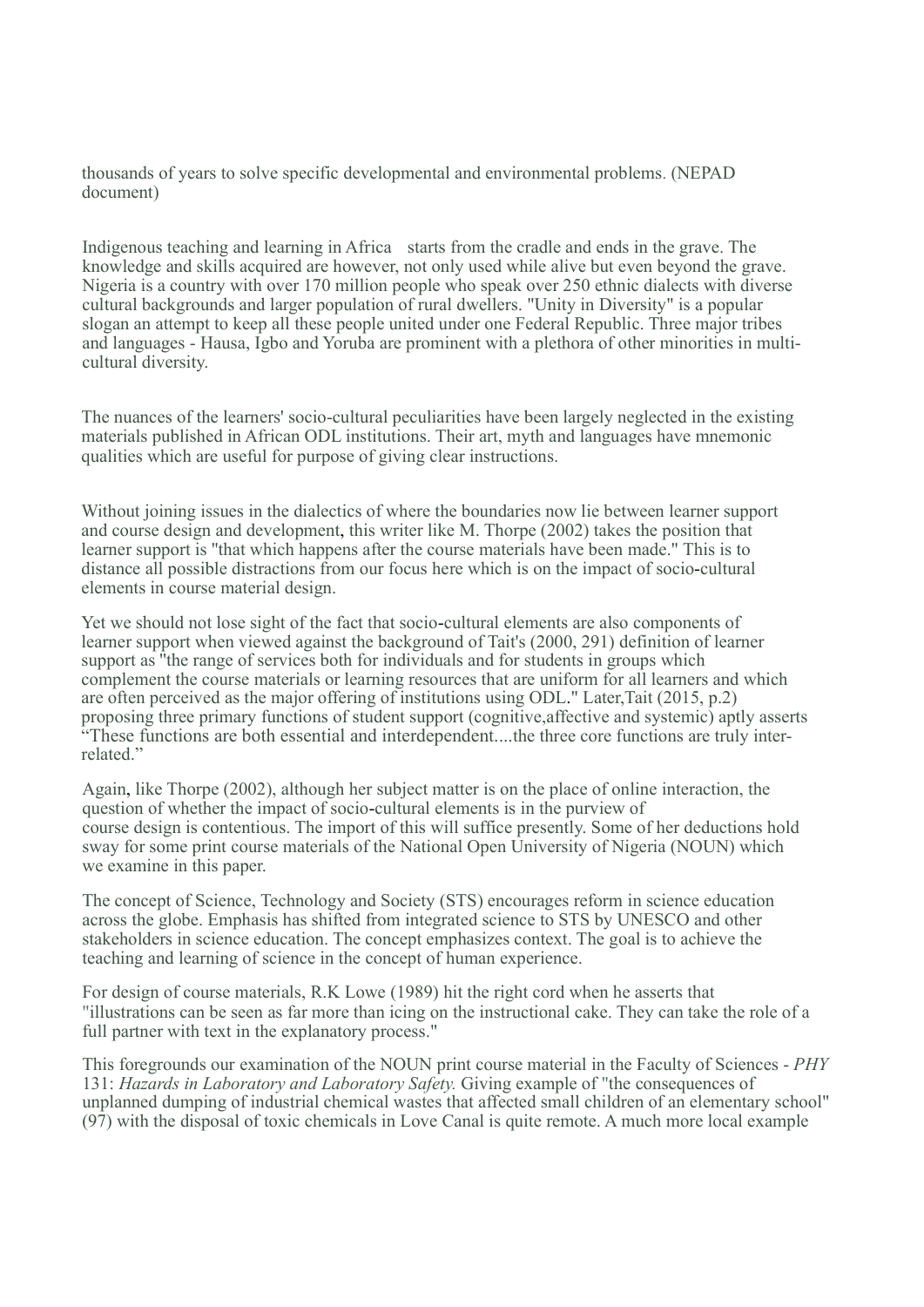such as the celebrated Koko toxic waste dumping, would have been more culturally-friendly.

Also, the illustrations demonstrating positions of safety with photographs of Indians on several pages of the book<sup>3</sup> would have been more culturally friendly with Nigerian faces.

According to Lowe, for enhanced benefits to be reaped from the combination of text and illustration, "careful analysis of the subject matter is necessary." A careful analysis of another NOUN print course material in the School of Business and Human Resources Management, TSM 106: The Cultural Heritage would have been more culturally friendly<sup>4</sup> with full colour of the illustration photographs of celebrants during festivals in the examples used. Also other tourist sites exemplified in the course such as, the famous Durbar (8,53), the dyeing pits in Kano (55), the Afromosia laxiflora tree - the tree from which the charcoal for making fire that could smelt iron ore is made- (92), actual charcoal preparation (93), the Isundunrin Domed Furnace (95) and the aerial view of Sukur total landscape would be more culturally friendly with colour photographs. In fact Tourism course materials including others such as TSMJ01: Understanding Tourism, which features colourless illustrations on pages 2, 12, 21 and 36 among others, would be more culturally impactful with full colour photographs.

Festival performance texts employ multiple media for their messages (Gbenoba, 2006, 131). Marshall McLuhan (1964) earlier stated that the media remain expressive extensions of man's senses and functions, adding that they affect man's relationships with his environment. Fundamental progress or retrogression, as the case may be, is therefore made as we employ these media of speech, writing, printing, filming, etc to convey our message.

African indigenous festival performances including the popular Eyo festival in Lagos convey messages through acting and other paraphernalia of stage - dancing, poetry rendition, and singing with the attendant musicality, sculptural as well as other presentational arts. The presentation of the aspects that could be arrested in print through digitalized technology may be used to enhance instructional materials for ODL and reduce the shortcomings of cold print format.

Although the potentials of indigenous African cultural elements of presentational arts as a medium of instruction may not be exhaustively exploitable in the print course material format, the musicality of the written word with the ingenious combination of linguistic, stylistic and semantic aphorisms - with appropriate interplay of literary devices displayed in reader-friendly graphics and instructionally enhancing colours would go a long way in making our print instructional materials better. This would still leave; if not even open up further, the great potentials of these same cultural elements (of indigenous presentational arts) for the design of other non-print formats including the web interactive.

Therefore, just as the print format of NOUN course material GST 201: Nigeria People and Culture which is about Nigerians, would do well if spiced with the popular folk songs and folktales of the people being described, a rendition of the instrumental version of their indigenous songs should be used as interlude or background music in any web and non-web instructional material of the same course. Same goes for similar materials as the TSM 106 highlighted earlier.

The song accompaniment for GST 101 demonstration compact disc would be better enhanced with the use of an instrumental rendition of "Alo alo 0, alo, alo, alo" after the presenter's instruction to the learner to 'Listen carefully to the following passage!'

Just as Lowe rightly concludes, "like most text examples, illustrations are likely to be far more effective if, rather than simply being presented, they are set in context whereby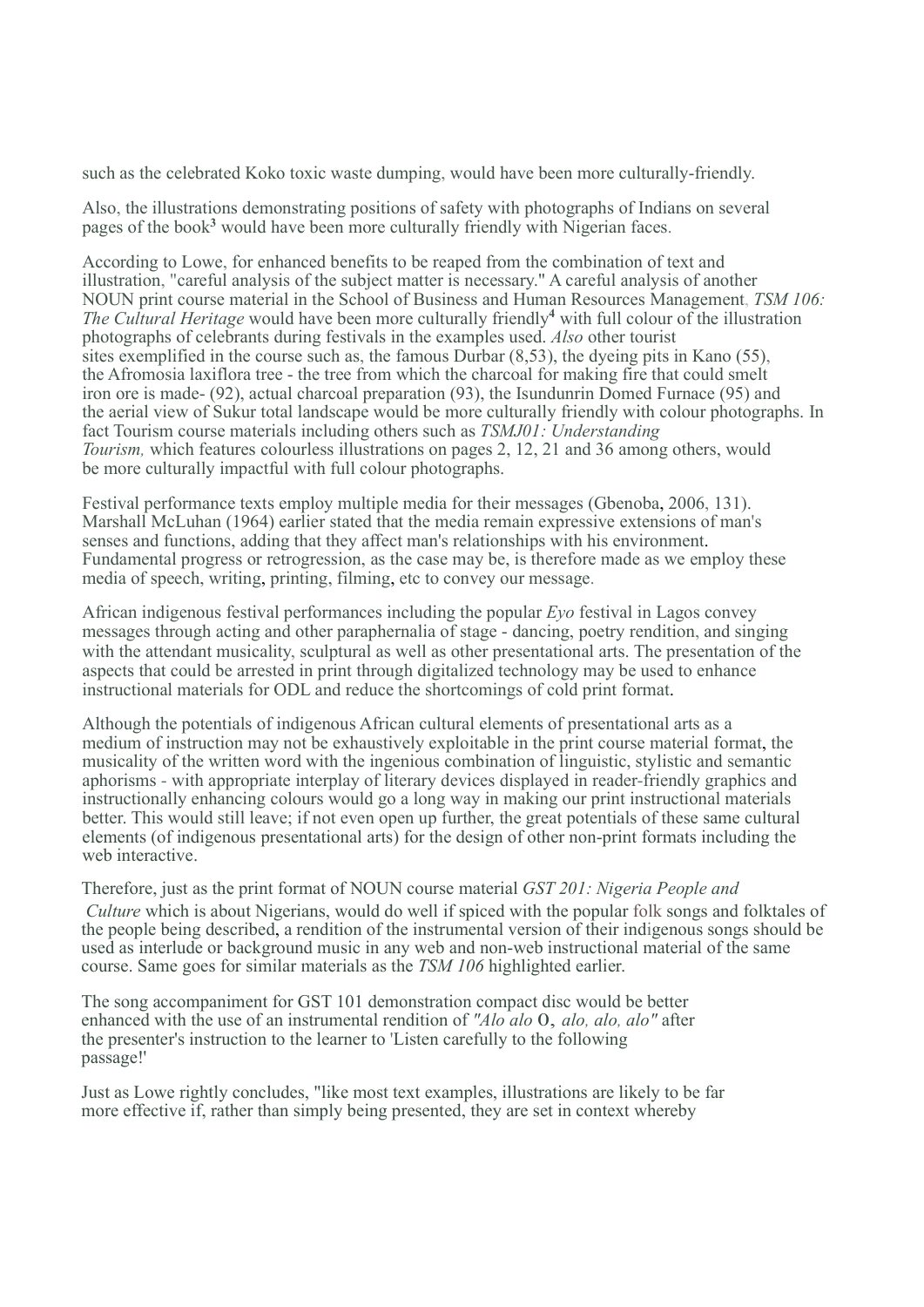students explore the concepts and relationship they embody." The NOUN is probably poised to address these challenges as seen in some of its recently printed course materials. BED 111: Introduction to Keyboarding is printed with colour illustrations. If produced without colour illustrations, the material might not have adequately instructed the learners who are expected to practise with computers which feature colour pop ups on the monitors. The 133-page course material is features colour illustrations throughout for higher instructional fidelity which could also benefit other print course materials when the university extends it to go round. The use of more indigenous cultural elements in the texts and accompanying graphics, illustrations, animation, oral narrative techniques and so on for instructional materials design a not only reverse the apparent negative impact of colonial education, it would also restore the values that the indigenous learning modes lost to the colonial epoch.

The language element of culture signifies at various levels the main of which are - iconic, indexical, symbolic and aesthetic. The graphical representation signifies the medium of expression among others. Some content words, no matter the medium, however, have indexical functions. Then, according to Ricouer,

> Symbols occur when language produces signs of composite degree in which the meaning, not satisfied with designating some one thing, designates another meaning attainable only and through the first intentionality. (1970, 16)

This means any word used (especially creatively) is denotatively and connotatively signifying. That is why Viti Elgar aptly asserts that the "Linguistic symbol is a sign of double signification" as he identifies the symbolic functions as: for unification, revelation of reality and adaptation of reality. (1979, 17)

Language at the aesthetic level is no less significant for the design of instructional materials for ODL. Pierrie Guiraud situates the function of aesthetic signification two antithetical modes of experience the logical and the affective (1975,66) while Adedotun Ogundeji much later situates it as the rhetoric and poetic. (1989;75). The four levels of signification inherent in linguistic medium examined so far, (more with the polyglot continent) taken with the myriad of indigenous cultural elements available, larger space exists for possible exploration by the instructional material designer for ODL courses in Africa.

It is exigent therefore that the design of instructional materials be enhanced through further exploration of socio-cultural elements. This is with the aim to reduce, if not totally eliminate, the harsh formality which alienates the learner and makes learning a monumental task in African ODL institutions. Increased use of indigenous socio-cultural elements in the texts and accompanying graphics, illustrations, animation and oral narrative techniques among others, for instructional materials design for their programmes may not only reverse the apparent negative results of colonial learning systems but would also equip the graduates of such institutions with the necessary skills to face the challenges of sustainable development of their society.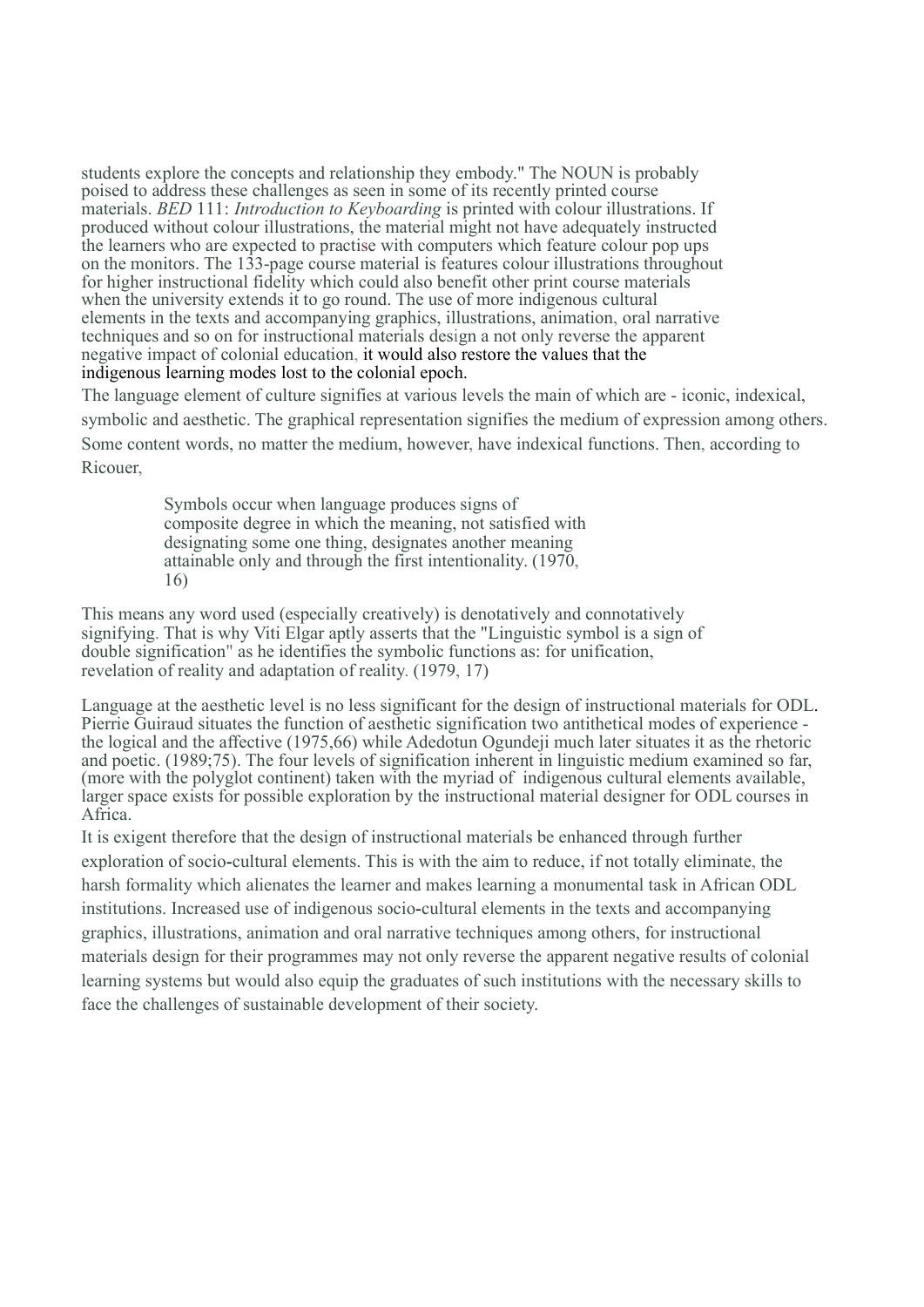#### **Notes**

- 1. This is because the indigenous Africans continue to exert great influence on the living members of the community as dead ancestors. Indigenous festivals in Africa especially ritual festivals are laden with the invoking the spirit of the ancestors who participate at various stages particularly at the initiation stages. According to the Ugandan poet Okot p'Bitek (1986) "Man has a boundle of duties which are expected from him by society, as well as a boundle of rights and privileges that the society owes him. In African belief, even death does not free him. If he had been an important member of society while he lived his ghost continues to be revered and fed; he, in turn, is expected to guide and protect living." (Song of Lawino and Song of Ocol)
- 2. Suppose that A and B are sitting together and B is telling a story about the origin of the people that A and B consider themselves to be. This story is one that is known by all of B's generation. What is told to A by B is culture. Suppose also that B has thought about this story and has some different ideas about the elements of the story but B has never told this to anyone else. So long as B keeps this to herself, it is not a part of the culture of people of A and B. Therefore culture is said to be shared and learned. The consensual element simply means that many share it and agree to its meaning and importance." (CSS 101, 15)
- 3. See pages 101, 102,116, 117, 118 and 119 i.e. Figures 6.1, 6.2, 6.4, 6.5 a and b and 6.6 demonstrating the cleaning of the victim's mouth, adjustment of the chin and head, recovery position, artificial respiration a and b and heart massaging respectively in PHY 131.
- 4. The popular  $Eyo$  Festival of the people of Lagos given as example is reputed for its colorfulness. Beliefs are associated with religion-those things we hold to be true. Beliefs and values blend. Our national ideologies are also beliefs. Christians believe that the world was created in seven days by God while the average American believes that man evolved from other forms of life over a very long period. - Both are belief systems (involving certain assumptions about what is and how things have come to be), that shapes the lives of the true believers. They shape their lives by supporting their notions of what is important, what is real and how we are to believe at all times.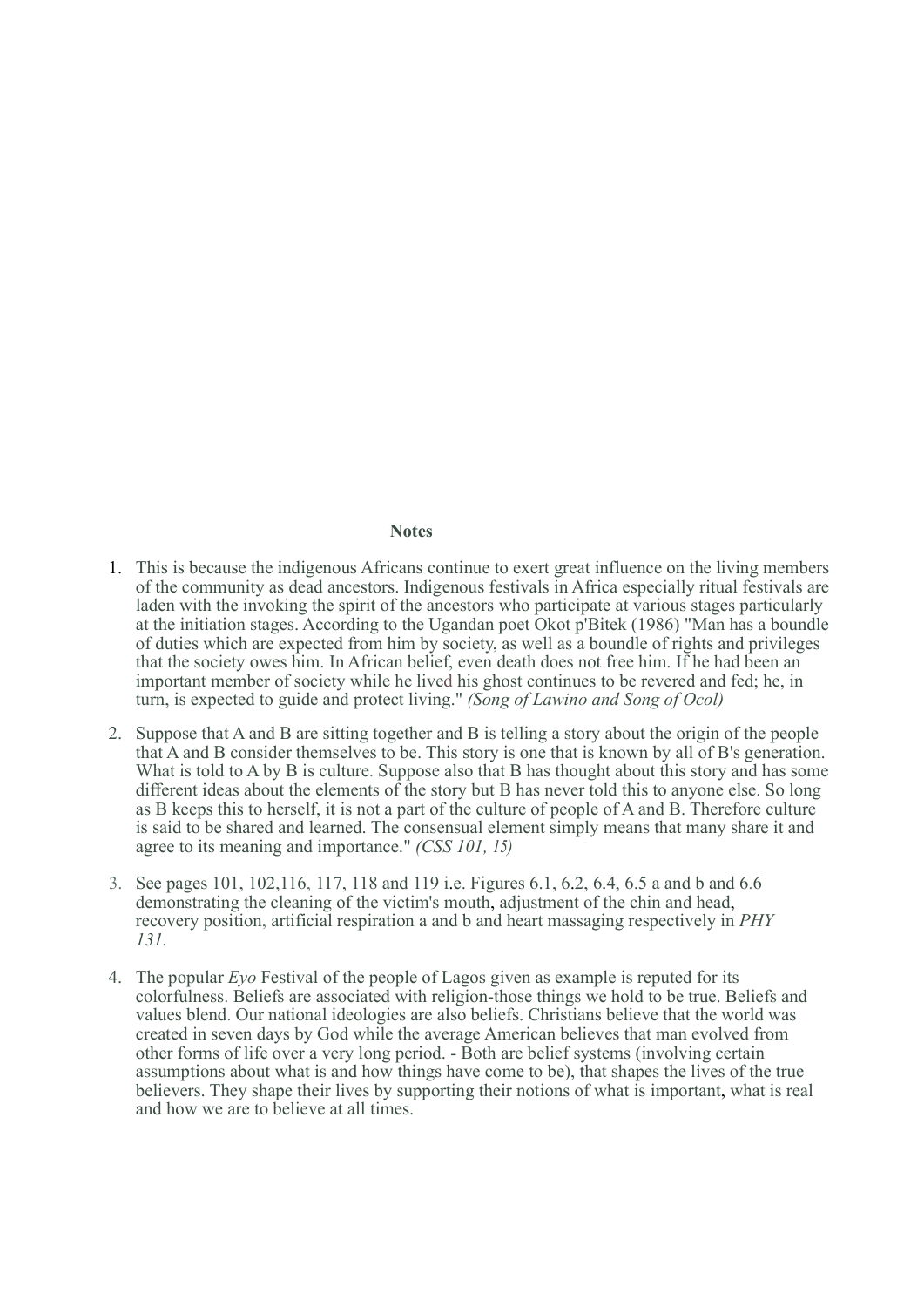### Works Cited

## Print course materials sources

Olaitan, H.M & S, GUPTA. (2018). PHY 131: Hazards in Laboratory and Laboratory Safety. NOUN Press. Adapted from IGNOU.

Falade, G.A. (2006). TSM 106: The Cultural Heritage. NOUN. \_\_\_\_\_\_\_\_\_\_. (2015). TSM101: Understanding Tourism. NOUN Press.

Inegbedion, J. (2019). BED 111: 1ntroduction to Keyboarding. NOUN

Press.

Yesufu, A. (2020). GST 201: Nigeria's People and Culture. NOUN Press.

Ojo, S. (2010) CSS 101: Introduction to Sociology. NOUN.

#### **Others**

- Diallo, G. (2003). Indigenous Learning forms in West Africa, the Case of Mauritania. www.garbadiallo.dk/publ.htmdownloaded on June 1, 2008.
- Elgar, V. (1979). The interpretation of symbols in literature. PTL: Journal of descriptive poetics and theory of Literature IV. 1: 15-30.
- Gbenoba, F.E. (2006). Contextuality in ritual performances of Osiezi festival in Agbor, Nigeria. Unpublished Ph.D thesis. Dept. of English, University of Ibadan. xv+238pp.
- Guiraud, P. (1991). Semiology. G.Gross. Trans. London: Routledge & Keegan Paul. Rpt. 1993  $&1995$ .

Lunneborg, (1994). OU: Women: Undoing educational obstacles. London: Cassel.

\_\_\_\_ . (1997). OU: Men: Work through lifelong learning. Cambridge; Butterworth Press.

Lowe, R.K. (1989) (cited in Thorpe)

McLuhan, M. (1964). Understanding the media New York: Rapp andWhiting.

Nyerere, J. (1982). (cited in Diallo, op cit)

NEPAD document, (2008). 'Securing and Using Africa's Indigenous Knowledge Base' in publication of the African Ministerial Council on Science and Technology.

Ogundeji, P.A. (1988). A Semiotic Study of Duro Ladipo's Mythico-Historical Plays. Unpublished Ph.D Thesis. Dept. of Linguistics and African languages, University of Ibadan. xvii+390pp.

Ricouer, P. (1975). Freud and Philosophy: An Essay on Interpretation. D. Savage. Trans. New Haven and London: Yale UP.